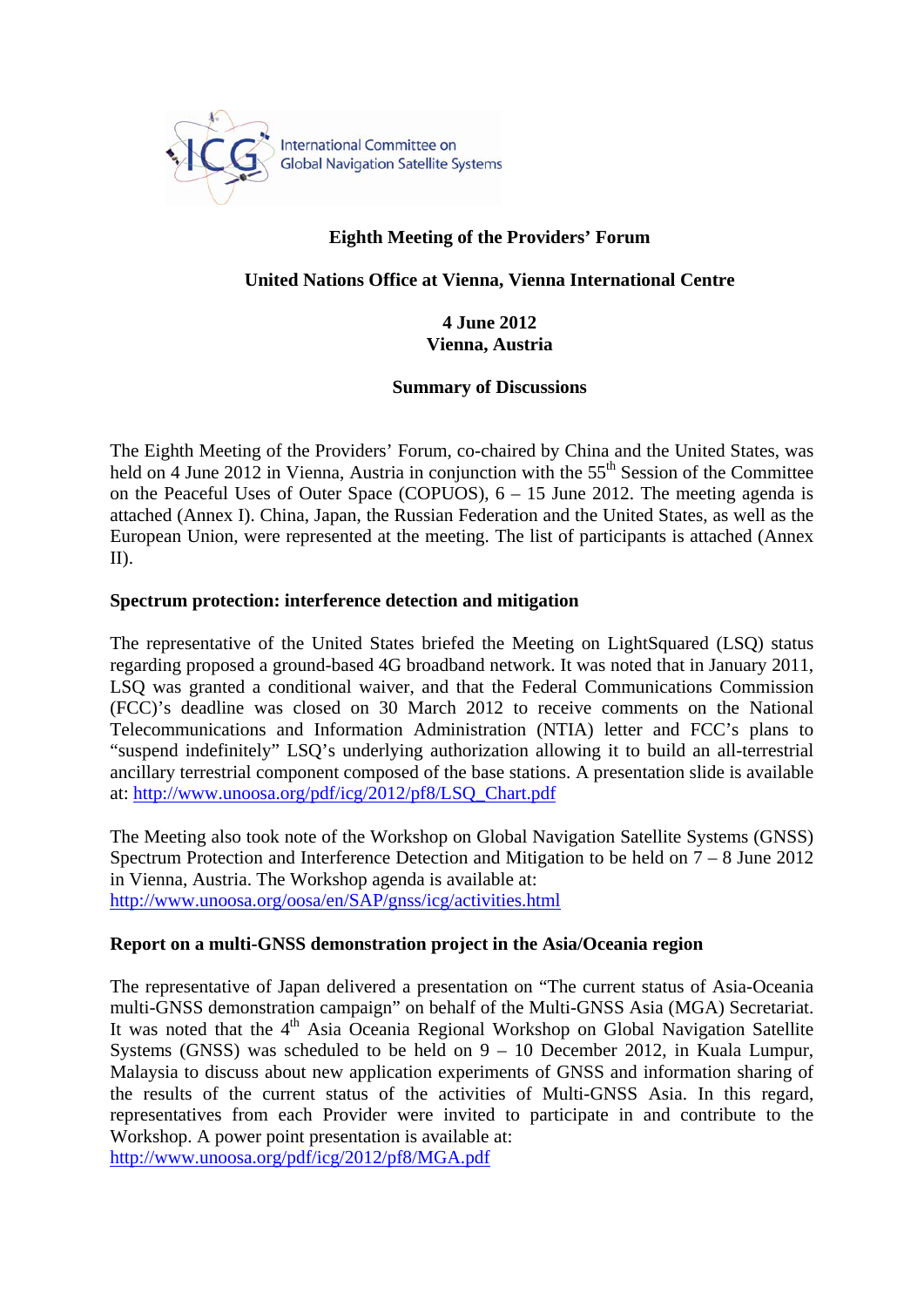The representative of China emphasized that it was essential participation of the international GNSS community in MGA, as well as in the BeiDou/GNSS application demonstration and experience campaign (BADEC) and the international GNSS monitoring and assessment service (iGMAX) project to test, validate and demonstrate multiple constellation applications and their benefits in the early deployment stage of multi-GNSS and modernized signals.

The Meeting also took note of the Multi-GNSS Global Experiment (M-GEX) of the International GNSS Service (IGS) aimed to operate an expanded network of new receivers capable of tracking new signals in addition to the Global Positioning System (GPS) of the United States and GLObal NAvigation Satellite System (GLONASS) of the Russian Federation.

The representative of the Russian Federation noted that it was important to investigate validation procedures for GNSS-based navigation systems at national levels through the multi-GNSS projects. The reference was made to the procedures to be developed for the validation of the required signal-in-space parameters and the performance of the user equipment that together would define the overall navigation system performance/system improvement.

It was noted that Russia has analyzed the performance of GLONASS and GPS. Russia's recommendation was that agreement should be reached on a set of parameters to be monitored with a common understanding of how they are calculated, validated and how to improve the systems.

It was also noted that the WG A would develop a proposal to optimize existing and planned capabilities of the systems and identify additional activities necessary for international GNSS monitoring and assessment to ensure the service quality consistent with common open service performance parameters. An important approach was to determine whether international GNSS monitoring and assessment required.

The Meeting noted that the WG A interim meeting is scheduled to take place in conjunction with the workshop of the International GNSS Services (IGS) in Olsztyn, Poland, on 23 – 27 July 2012. The workshop agenda is attached (Annex III).

# **ICG Information Centres**

The ICG Executive Secretariat informed that the UN-affiliated Regional Centres, located in Morocco and Nigeria for Africa, in India for Asia and the Pacific, in Brazil and Mexico for Latin America and the Caribbean, in their capacity as Information Centres of ICG, have been organizing short term training programmes on GNSS. It was noted that the Centres have received the promotional videos introducing GPS and Beidou/Compass and their applications. The reference was made to the Galileo Information Centre for Latin America, hosted by the Regional Centre for Space Science and Technology Education for Latin America and the Caribbean (CRECTEALC), Brazil that is working towards the dissemination information about EGNOS/GALILEO to increase awareness among main actors around GNSS in the region.

It was highlighted that by using the existing infrastructure of the Regional Centres, ICG/GNSS providers might save significant effort and financial resources by taking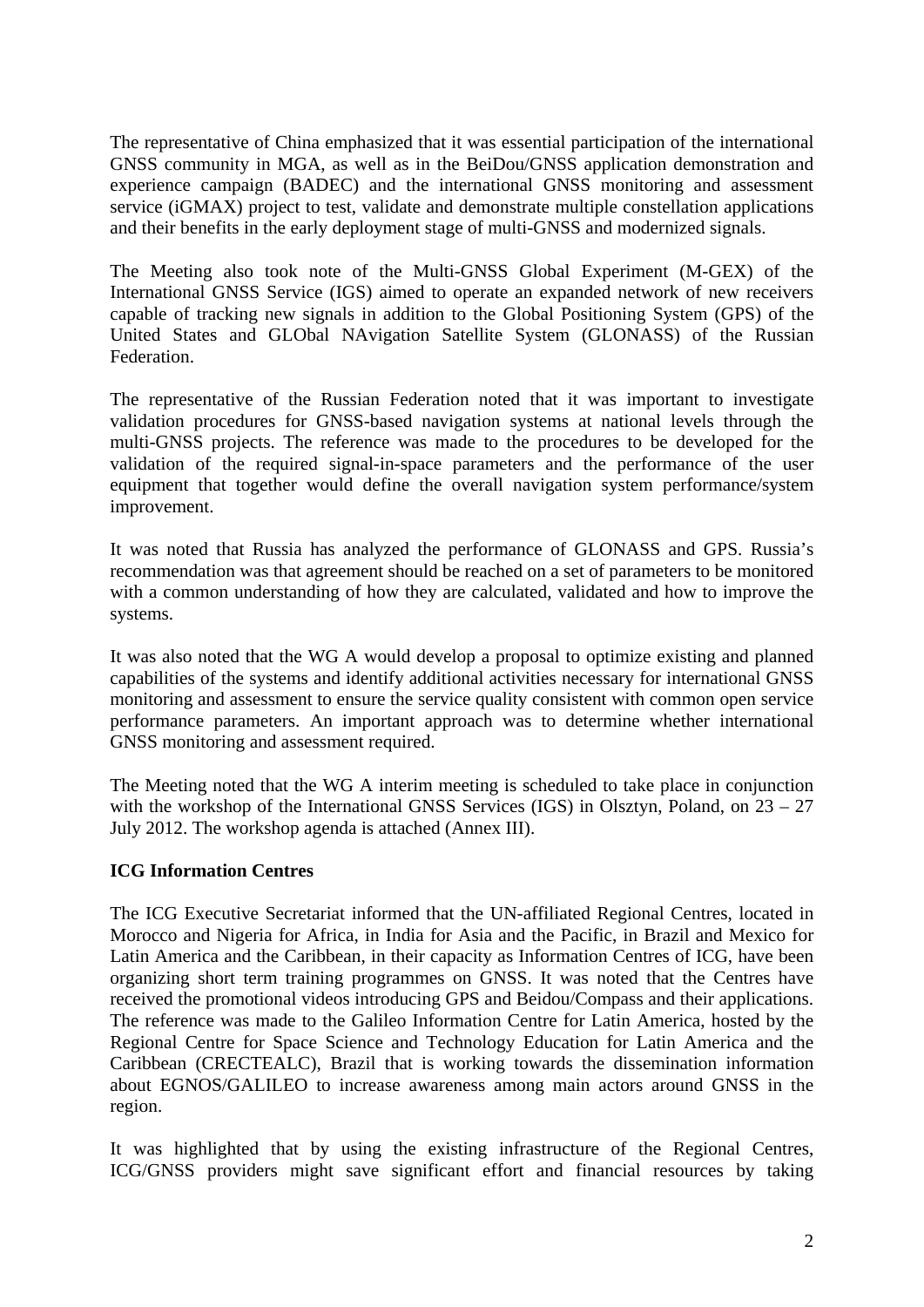advantage of the operational regional centres for information dissemination. The Regional Centres can then expand their range of training programmes and services and thus open new opportunities to connect to other GNSS providers.

The Providers' Forum members were invited to cooperate with the Regional Centres and share (via the Secretariat) GNSS technologies related materials so that they complement existing courses and programmes of the Centres. This would also facilitate long-term uptake of GNSS in the regions, identifying new applications that could be developed in the regions based on the current/planned systems and their services.

# **ICG Information Portal**

The ICG Executive Secretariat informed that the United States submitted a website redesign proposal. It was highlighted that any key redesign features must be built into the overall design of the UNOOSA website that is hosting service of the ICG Information Portal. Also there are rules concerning UN websites that would have to be adhered to.

The Secretariat invited all members to submit proposals for topics to be included in the ICG Information Portal.

# **Glossary of terms related to the work of the ICG and the Providers' Forum**

The ICG Executive Secretariat informed that Providers' Forum members provided their inputs/reviews on the glossary. The glossary will be finalized and submitted to the editorial review. This glossary of terms will be added to the GNSS education curriculum resources of the UN-affiliated Regional Centres that will be published in December 2012. The electronic version will be available at the ICG Information Portal, and will be updated/revised as more information becomes available.

# **Draft provisional agenda for the Ninth Meeting of the Providers' Forum**

The Meeting adopted the agenda (see Annex IV) for the Ninth Meeting of the Providers' Forum to be held in Beijing, China in conjunction with the Seventh Meeting of the ICG,  $5 - 9$ November 2012. It was agreed that China and the United States would co-chair the meeting.

# **Other matters**

The Meeting noted that there is a formal procedure in place for the Providers' Forum consideration of actions and recommendations developed by working groups or individual Members/Associate Members of ICG. It was noted that the working group co-chairs were concerned over the decision made by the Providers' Forum about the working group recommendations.

To facilitate the working groups' (WG) efforts towards implementation of their recommendations, the Meeting agreed that the WGs co-chairs will be invited to the Providers' Forum deliberations so that decisions/consensus reached.

# **Future role and work of the ICG and its Providers' Forum**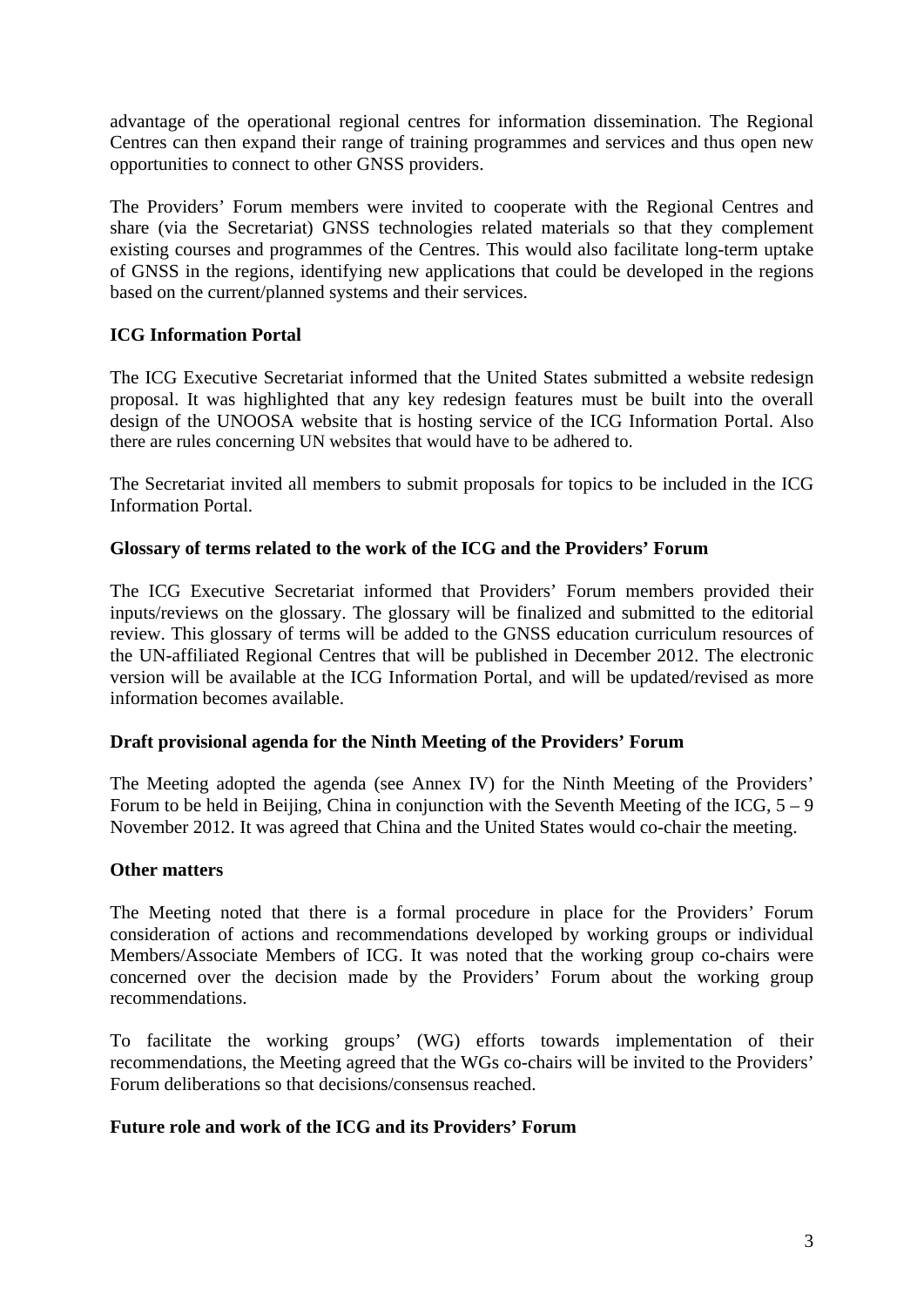The Meeting had before it for its consideration the report on the United Nations International Meting on the Applications of GNSS, held in Vienna, from 12 to 16 December 2011 (see Annex V) and the summary (see Annex VI) of the informal meeting of providers held on 17 May 2012 on the margins of the  $3<sup>rd</sup>$  China Satellite Navigation Conference (CSNC2012), 15 – 19 May 2012, in Guangzhou, China.

The Meeting noted that the above referenced meetings of providers resulted in the identification of a list of issues/questions, which have been prioritised in the table "Issues and Questions".

To determine importance of issues/questions, the Meeting reviewed the table and organized the issues/questions (parts A and B) into the following three categories (see Annex VII): (1) currently under consideration (easy to implement); (2) further consideration will be given; (3) more in-depth study to be conducted. The list of questions (part C) emanated from the workshops were assigned to the ICG working groups to be addressed.

With regard to the document "Extracts from reports of the International Committee on GNSS (ICG) and its Providers' Forum", the question was raised whether the document (recommendations) should be signed by the Providers' Forum.

The view was expressed that there is no need to sign, as the recommendations are adopted by consensus.

The questions about the establishment of a Users' Forum were put forward to be considered at the ICG-7 in Beijing: the structure of the User's Forum; its position in the future ICG structure; its membership; its terms of reference; and methods of work.

With regard to the GNSS user community representation in the ICG and its Providers' Forum, some participants expressed the view that various users groups (e.g. BIPM, IAG, IGS) have already been represented in the ICG. In addition, representatives of the GNSS user community are also participating in the Providers' Forum meetings as part their delegations.

It was noted that the main objective of the Users' Forum would be to discuss common problems, to provide feedback to the providers on what could be done to increase the efficiency of GNSS applications in the multi-GNSS environment.

It was noted that the ICG members/associate members should be contacted and informed to be prepared to lead discussions about the Users' Forum and to present their views/recommendations.

The view was expressed that to ensure the working groups achieve progress and meet their milestones, a permanent Chair is needed for some working groups. Also it is often useful, and perhaps inevitable, to establish a sub-group (study group/task force) of a working group to develop proposals to solve particular problems.

The meeting noted that consideration should be given to the staff capacity of the ICG Executive Secretariat, assisting with the planning and organization of the meetings of the ICG, its working groups and its Providers' Forum, in the future structure of the ICG.